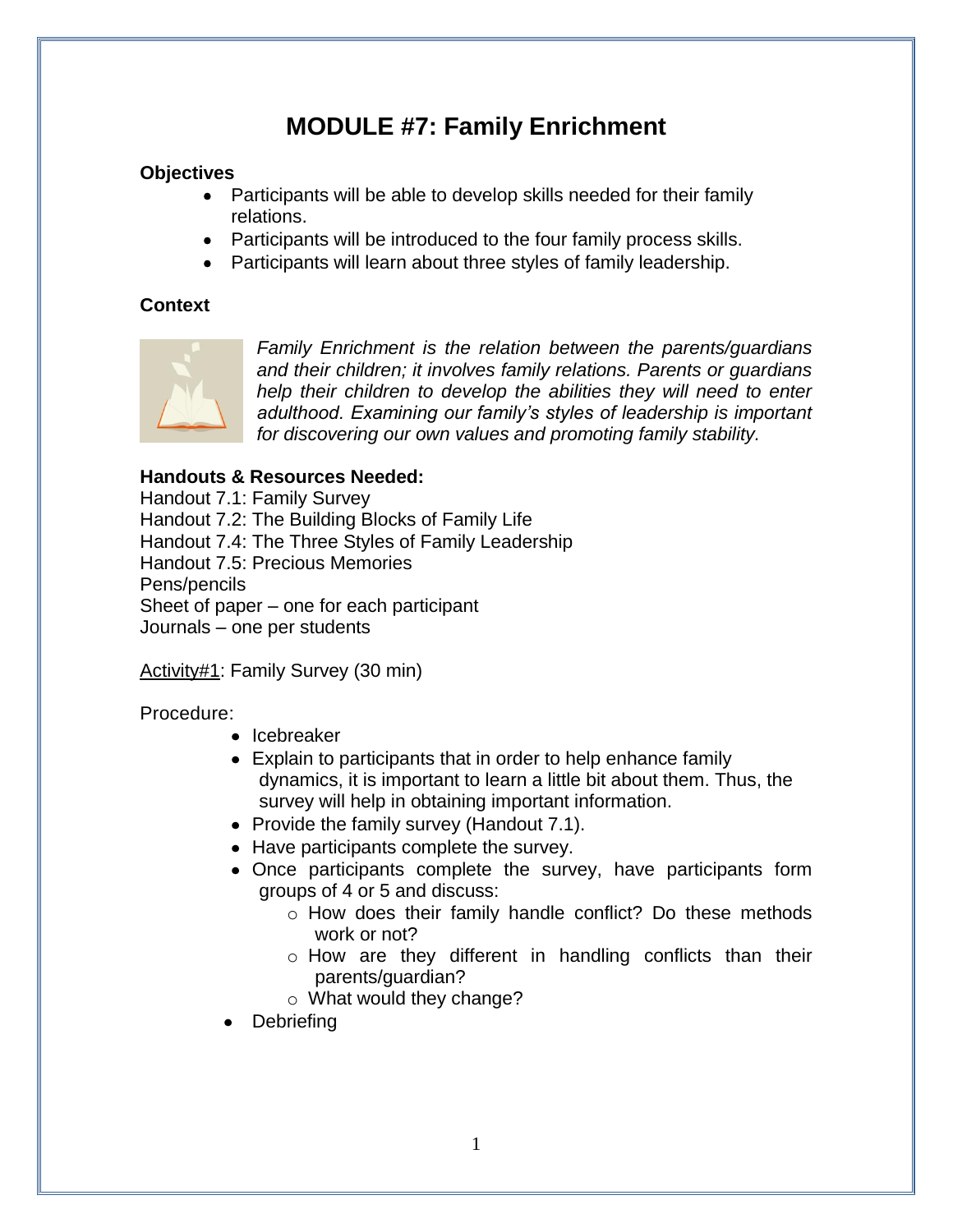Activity #2: The Meaning of Family (30 min)

Procedure:

- Icebreaker
- Have participants list words or phrases that describe a strong family.
- Have participants share their list with the class and compile a list of these words or phrases on the chalkboard.
- Have participants read, "The Building Blocks of Family Life" (Handout 7.2).
- Have participants describe how the list of words and phrases listed on the chalkboard relates to each of the four skills.
- Have participants engage in open discussion regarding these questions:
	- o Why are families important to you?
	- o Why is each of the skills identified in the activity important to families?
	- o In what ways do you already possess some skills in these areas? In what ways could you improve your present skills to prepare to build a strong family?
- **Debriefing** 
	- o Summarize the activity and ask participants to watch a television program about families. Provide and review Handout 7.2 Building Blocks of Family Life and have them find at least two examples of behavior that illustrate the four process skills listed on Handout 7.2.

Activity #3: The Meaning of Family II<sup>1</sup> (25 min)

Procedure:

- Icebreaker
- Ask participants about the homework assignment to watch a television program.
- Have participants engage in open discussion to share their findings:
	- o How do they manage work and family responsibilities?
	- o How do they solve personal and family problems?
	- o How do they interact with each other?
	- o Does any body assume leadership roles? Who?
	- $\circ$  How did this family look similar to yours?
- Debriefing

<sup>&</sup>lt;u>.</u> <sup>1</sup> Adapted from Ohio State University, Inc, Joanna Kister, et al.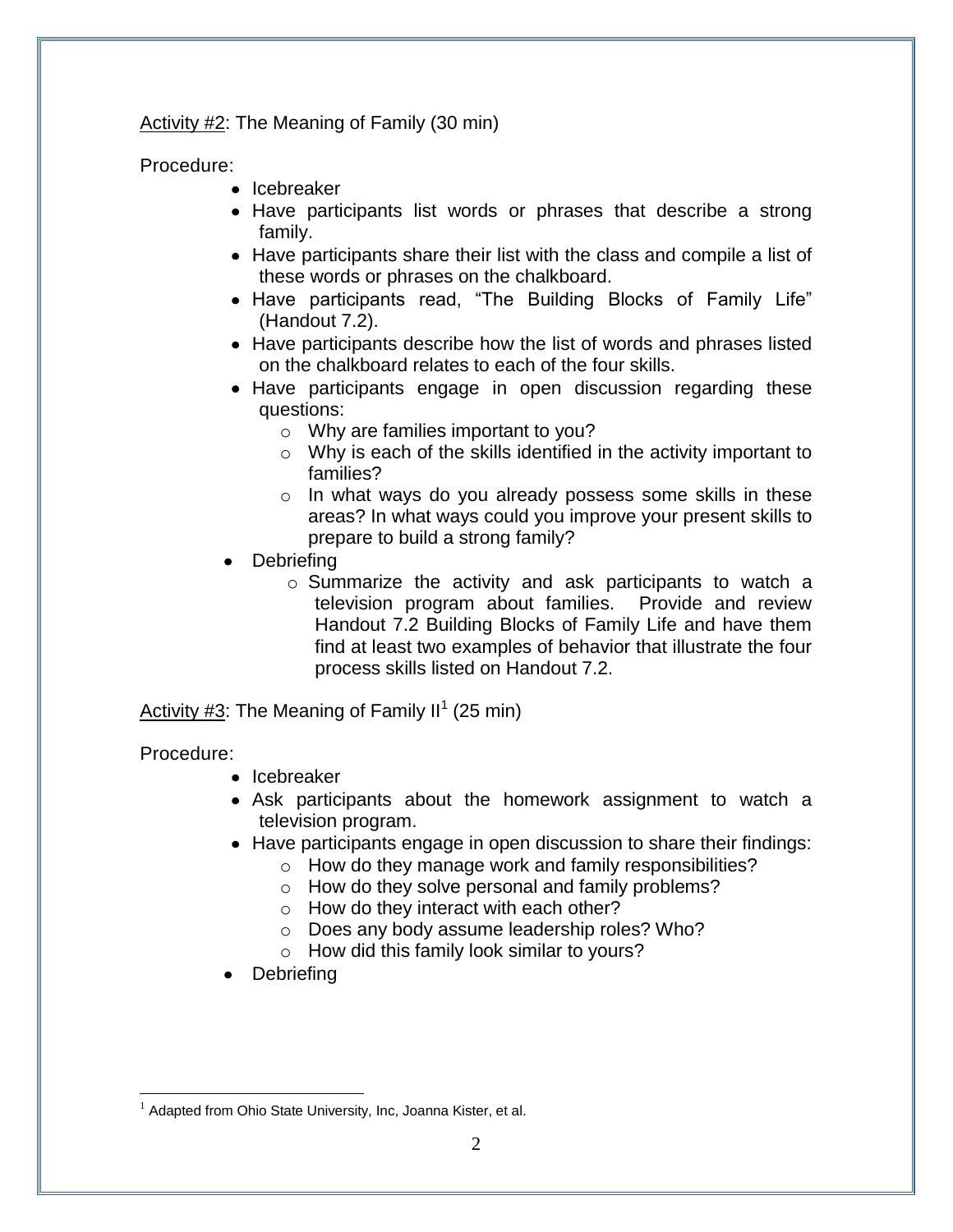Activity #4: Three Styles of Family Leadership (30 min)

Procedure:

- Icebreaker
- Break students into groups of 4 or 5.
- Depending on the particular culture, families have their own leadership styles.
- Have participants read, "The Three Styles of Family Leadership" Handout 7.4 to identity an effective leadership to meet the needs of family members.
- Have participants read the case studies and answer questions provided in the handout.
- Have participants engage in open discussion to share their answers.
- Debriefing

### Activity #5: Maintaining Healthy Family Relationships (30 min)

Procedure:

- $\bullet$  Icebreaker
- Break students into groups of 4 or 5.
- Maintaining family relationships is helpful for our psychological health. For example, if questions about family history arise, they can probably provide some answers. There are other reasons why family relationships are important. Ask participants to think about other reasons. Take notes on the flit chart or blackboard.
- Provide "Precious Memories" Handout 7.5.
- Have participants record two memories of family traditions they experienced in their family.
- Open discussion: Have participants discuss why that experience was important to their family.
- Debriefing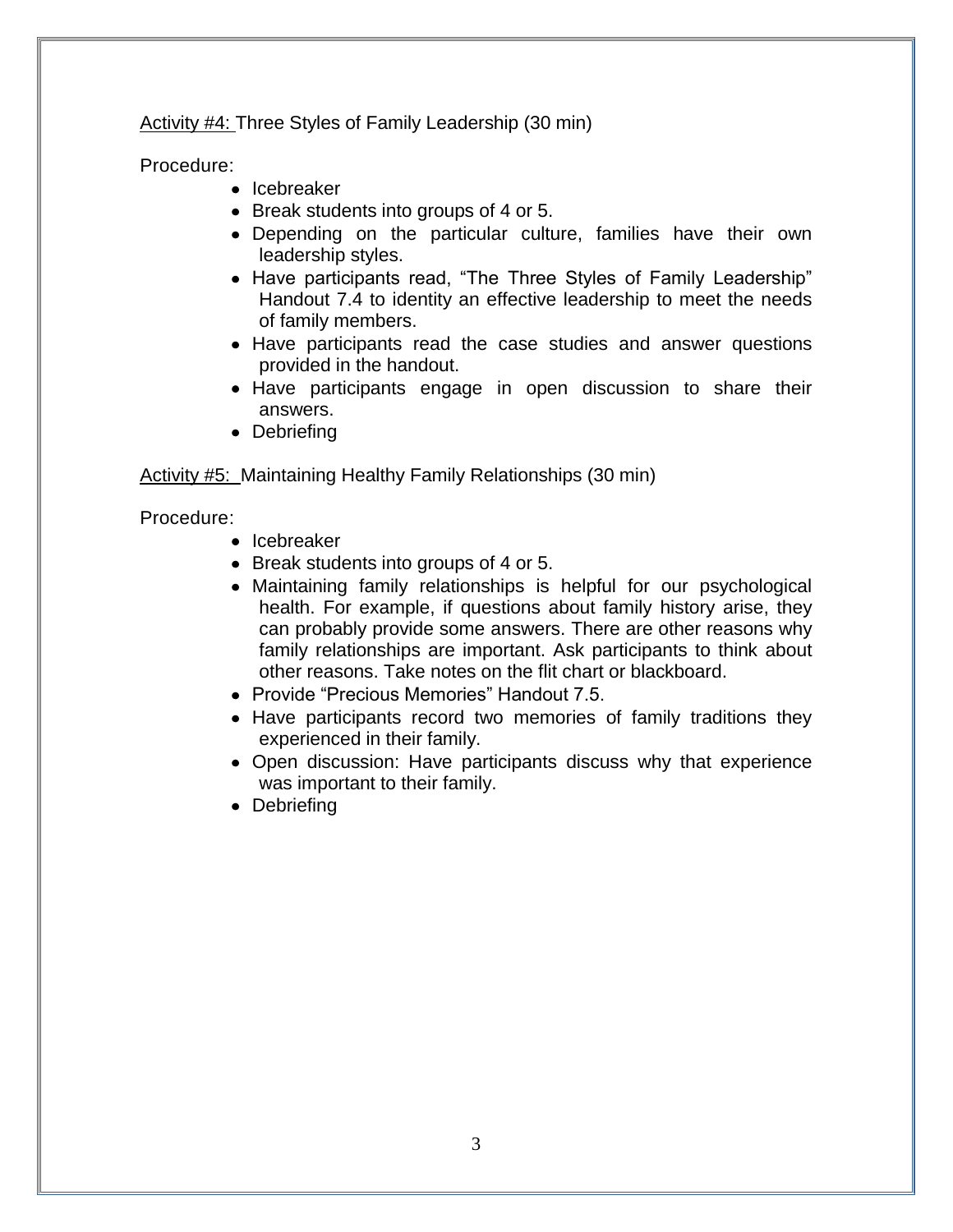## **Family Survey**

### *Please circle your answers*

**1). How pleased are you with the ways conflicts are handled in your home?** Very pleased Pleased Satisfied Displeased Very displeased

**2). How pleased are you with the way feelings are treated in your home?** Very pleased Pleased Satisfied Displeased Very displeased

**3). How pleased are you with the ways people listen to each other in your home?** Very pleased Pleased Satisfied Displeased Very displeased

#### **4). When someone in your family misbehaves, what happens most often?**

a. Punishment is administered by the parents.

b. Children are sent to their room.

c. Children lose privileges like going outside, using the telephone, watching TV, etc.

d. The behavior is ignored.

e. Parents and children talk about the kinds of things the child could do differently next time.

f. People talk about how feelings and circumstances were affected by the child's behavior.

#### **5). When someone in your family misbehaves, what happens least often?**

a. Punishment is administered by the parents.

b. Children are sent to their room.

c. Children lose privileges like going outside, using the telephone, watching TV, etc.

d. The behavior is ignored.

e. Parents and children talk about the kinds of things the child could do differently next time.

f. People talk about how feelings and circumstances were affected by the child's behavior.

#### **6). If family members get angry at one another, what happens most often?**

a. People yell and argue.

- b. People hit each other.
- c. People break things
- d. People get even with each other in some way.

e. People talk about their feelings without blaming others.

f. People ignore one another.

g. People leave.

#### **7). If family members get angry at one another, what happens least often?**

a. People yell and argue.

b. People hit each other.

c. People break things

d. People get even with each other in some way.

e. People talk about their feelings without blaming others.

f. People ignore one another.

g. People leave.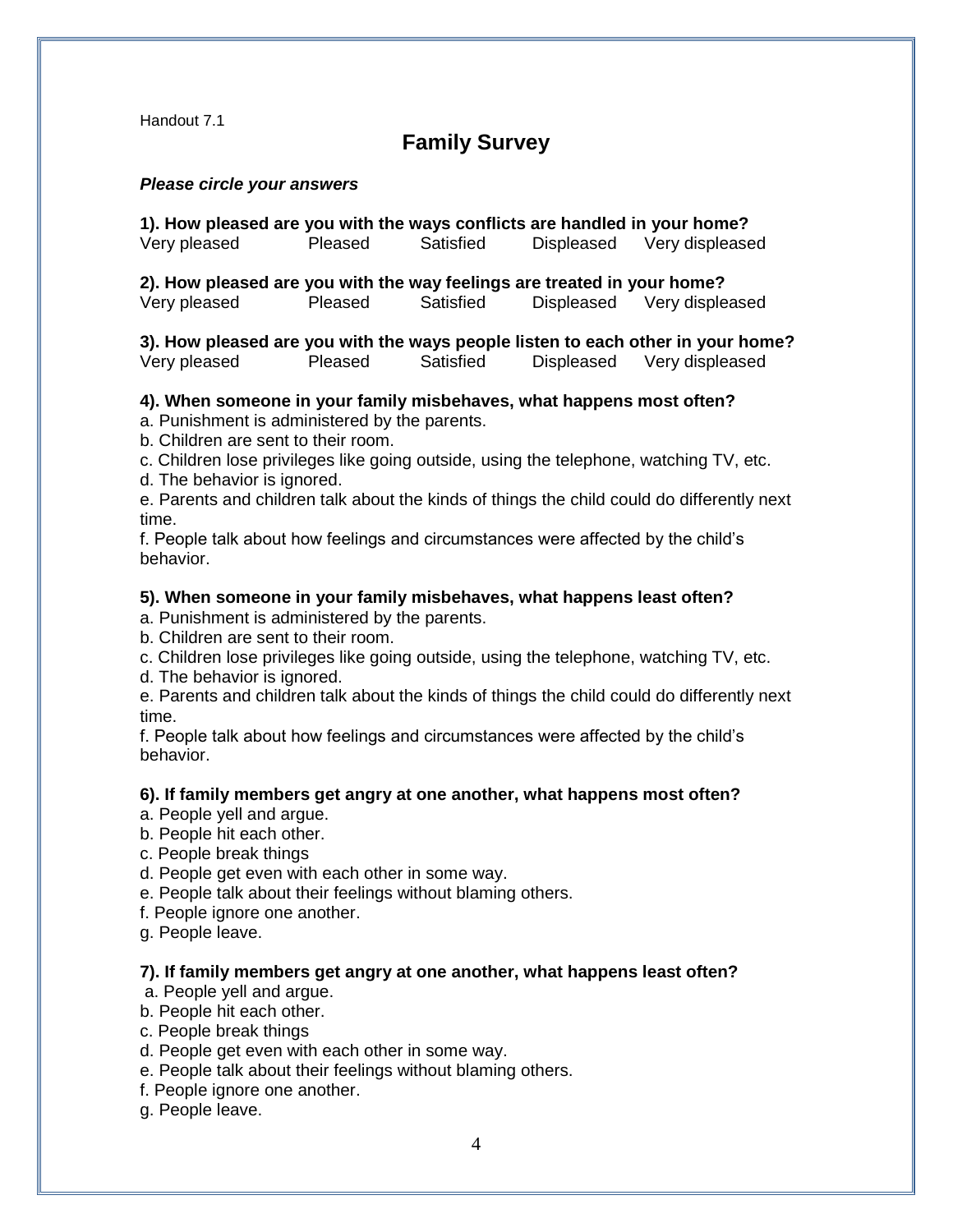## **The Building Blocks of Family Life**

*Managing School and Family Responsibilities* **1**

**Description:** Management means planning and organizing resources to take action. Managing the responsibilities of family life and school life can increase satisfaction in both.

**Examples:** Setting a goal and making a plan; making a schedule of family activities; spending time together as a family while setting aside time for homework; participating in school activities as a family and purchasing and preparing healthy food.

**2**

## *Solving Personal and Family Problems*

**Description:** Everyone faces problems. Quality of life depends on the decisions individuals and families make over the years. Skill in collaborative problem solving contributes to the strength of families.

**Examples:** Recognizing and facing problems with a positive attitude; seeking adequate and reliable information when solving problems; evaluating choices based on goals and values important to the family; and reflecting on decisions and evaluating actions.

#### *Relating to Others* **3**

**Description:** The quality of family life depends on the interaction between family members. Caring, respectful relationships in families help family members reach their fullest potential.

**Example:** Expressing feelings, needs, and ideas constructively; listening actively; recognizing and respecting individual differences; and resolving conflict.

*Assuming Leadership Roles* **4**

**Description:** Leadership involves helping family members work together to reach a common goal.

**Examples:** Establishing family visions and goals; cooperating; and planning actions that achieve these goals.

## **Discussion:**

- Why are families important to you?
- Why is each of the skills identified in the activity important to families?
- In what ways do you already possess some skills in these areas?
- In what ways could you improve your present skills to prepare to build a strong family?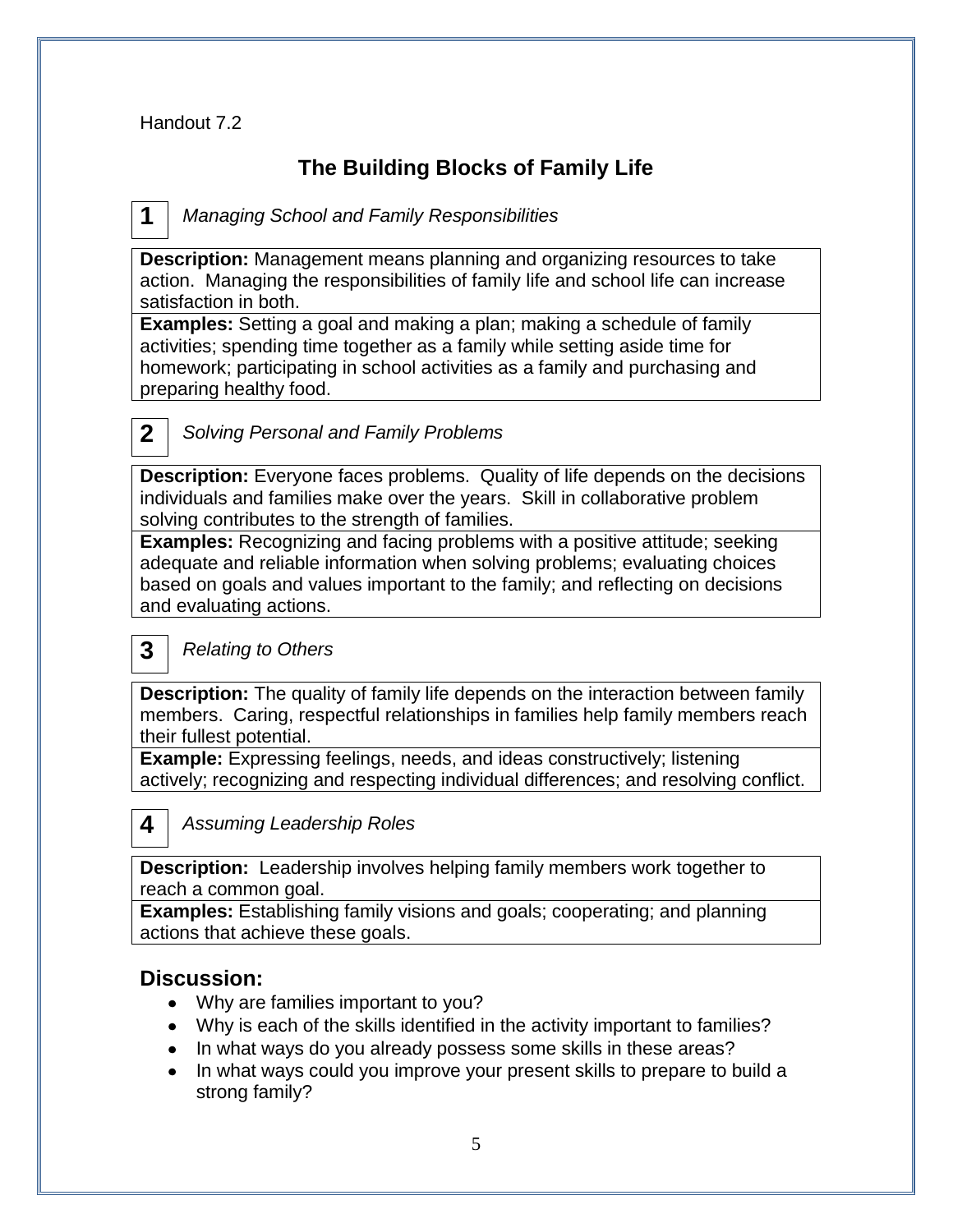# **Three Styles of Family Leadership**

Leadership is important in families. With effective leadership, a family can satisfy the needs of all family members, achieve family goals, and build the abilities and self-esteem. There are several styles of leadership, each with different goals and outcomes:

- **Director Style:** Uses authority and power to control, direct, supervise, and oversee family members.
	- o *Goal:* To have family members depend on the family leader.
- **Shared Democratic Style:** Involves other family members in decisionmaking, fosters cooperation and negotiates differences.
	- o *Goal:* Empowered, interdependent members.
- **Delegate Style:** Influences members by explaining and delegating what is to be done.
	- o *Goal:* Independent family members.

| <b>Case Study 1: Director Style</b><br>The Martinez family are extended now that<br>Grandpa Javier Mrs. Martinez's father) has<br>moved in with them. Grandpa has become<br>very controlling with the household. He<br>directs family members in what to do and<br>how to do it. Mrs. Martinez is worried about<br>talking with her father because she doesn't<br>want to hurt her.                                                                                                                                           | <b>Reflective Dialogue Questions</b><br>What is happening here?<br>How do you think Grandpa feels? Why? How do<br>you think Mrs. Martinez feels? Why?<br>How might other family members feel? Why?<br>What action would you recommend?<br>What would be the consequences of that action?<br>How do Grandpa's actions illustrate the Director<br>style of leadership?<br>What are the consequences of this style?                                                                                                                                                                                                      |
|-------------------------------------------------------------------------------------------------------------------------------------------------------------------------------------------------------------------------------------------------------------------------------------------------------------------------------------------------------------------------------------------------------------------------------------------------------------------------------------------------------------------------------|-----------------------------------------------------------------------------------------------------------------------------------------------------------------------------------------------------------------------------------------------------------------------------------------------------------------------------------------------------------------------------------------------------------------------------------------------------------------------------------------------------------------------------------------------------------------------------------------------------------------------|
| <b>Case Study 2: Shared Democratic Style</b><br>Mr. Cravero is a single father raising his<br>daughters María and Laura. The Cravero<br>family has always been close and makes<br>many decisions together. They hold family<br>meetings and allow everyone to contribute<br>to the discussion of problems. Mr. Cravero<br>noticed Laura has been angry and<br>withdrawn and is worried about her and<br>wants to help.<br><b>Reflective Dialogue Questions</b><br>What is happening here?<br>What action would you recommend? | Case Study 3: Delegate Style<br>Jose and Karina Gamboa have been married<br>almost 20 years. They have three children-<br>Matias, Hernan, and Julieta. Karina has<br>worked part-time throughout her marriage to<br>Jose, but she recently began working fulltime<br>to help pay for Julieta's college expenses.<br>While working more, she has delegated many<br>household tasks to Hernan, including making<br>dinner and taking care of Matias. Hernan is<br>getting annoyed with his extra duties, and feels<br>like he's doing all the work by himself. He also<br>knows his mother his sacrificing quite a bit. |
| What would be the consequences of that<br>action?<br>How do Mr. Cravero's actions illustrate the<br>Shared Democratic style of leadership?<br>What are the consequences of this style?<br>How can you tell?<br>How can Mr. Cravero help his family?                                                                                                                                                                                                                                                                           | <b>Reflective Dialogue Questions</b><br>What is happening here?<br>What are some of the goals in this family?<br>How is Hernan feeling?<br>How is Karina feeling?<br>How might Julieta feel?<br>What type of leadership style does Karina<br>show?<br>What might be the consequences of this style?                                                                                                                                                                                                                                                                                                                   |